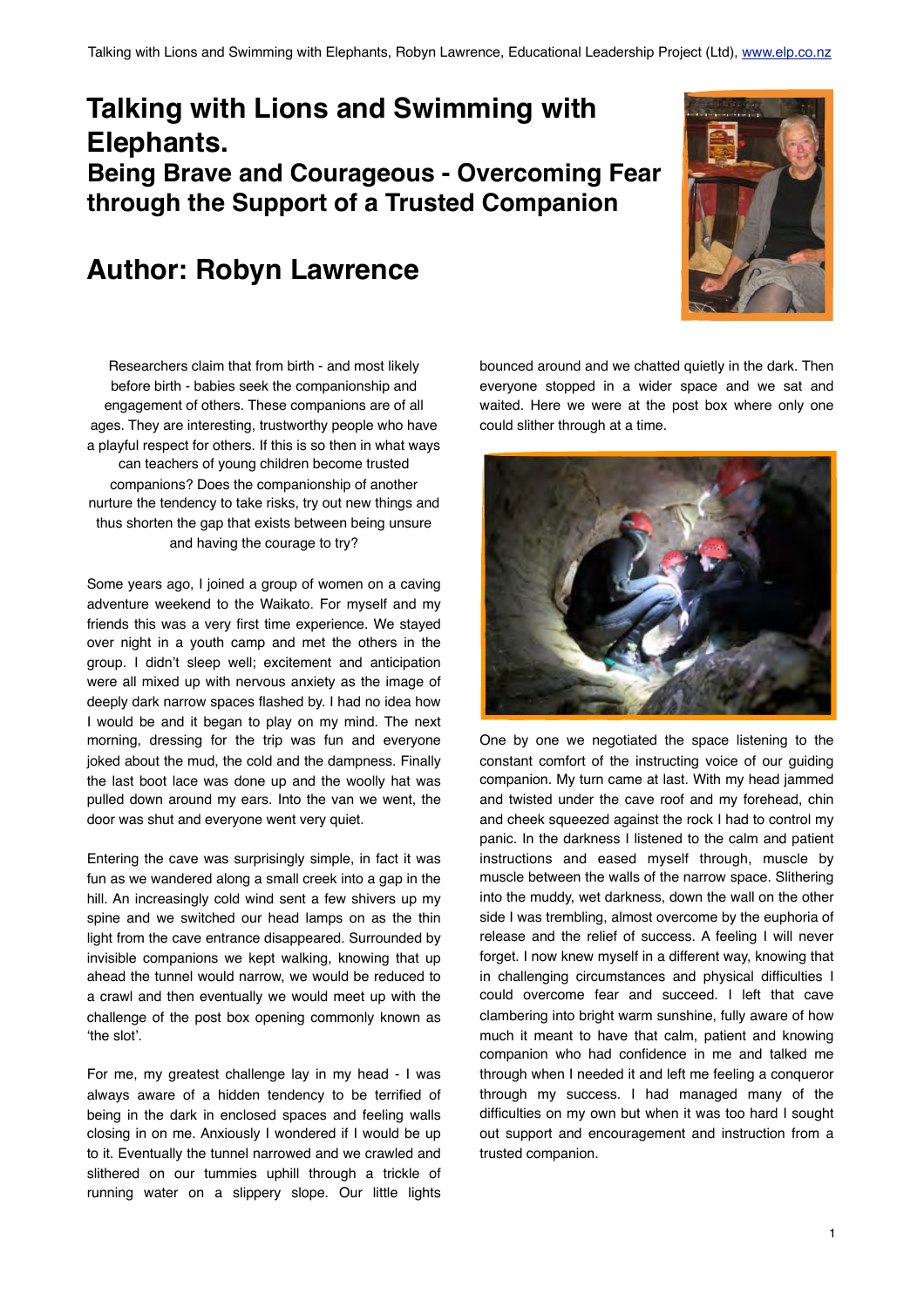Talking with Lions and Swimming with Elephants, Robyn Lawrence, Educational Leadership Project (Ltd), [www.elp.co.nz](http://www.elp.co.nz)

#### **Having a trusted companion**

The dictionary describes what it is to be a companion: to attend on; to accompany; to have a feeling of fellowship and comradeship. Perhaps in our own lives it is easier to recognise, as I did in my caving experience, the essentials we seek in our companion.

Colwyn Trevarthen from the Department of Psychology at the University of Edinburgh has been researching and writing about companionship for some years. In 2005, he wrote a paper entitled *Making Friends with Infants*. He seeks to clarify the underlying essential requirement for all humans to develop relationships with others that goes beyond protection, care and comfort. Trevarthen describes companionship as essentially a relationship that goes beyond attachment. He states that security found in a loving caregiver is important, but is not everything a child needs.

Infants are born with a self consciousness that soon takes responsibilty for independent acting and thinking but that also may feel pleasure and pride in the approval of others (as well as) the shame of failure. (Trevarthen, 2005)



As teachers, we seek to be a person that encourages and supports children to be life long learners and it is commonly recognised that children who take risks, who try out difficult tasks, and keep on trying again-and-again when confronted with difficulty become successful and resilient learners.

#### **Being brave: taking time to summon courage**

During the holidays, I watched the movie *We bought a Zoo*. One saying one of the main characters (the father) used throughout the story has stayed with me "It takes only 20 seconds of courage." But my question is, "Where do those 20 seconds of courage come from?" What is it the child draws from that gives them the courage? Being brave is different for every person, fear comes from many directions and experiences. Bravery often emerges from a sense of fear, anxiety or extreme alertness. The

decision to enter that place and to overcome fear at that particular time is intentional and belongs to the child.



In my research, I began to wonder if bravery is about knowing what not to fear. This motivation or desire to be brave, to put one's finger into the finger painting, to make a mark on the paper, to cross a moving bridge, to splash the water, to speak out against injustice and maybe confront a bully is intrinsic - it comes from inside oneself. Often, the child's self awareness of their own ability and past experience is sufficient and they will choose a difficult situation with confidence and support themselves intrinsically. Here, the role of a trusted companion becomes one of affirmation and celebration, and the pleasure of a shared experience.

An example of this is the story of Sofia and the Lion at Wellington Zoo. 3-year-old Sofia is leaning against the solid clear window watching Malik the massive 7-year-old lion tear into his food. He notices her and comes to the window eye balling her. Fascinated she watches. Suddenly, in a series of rapid movements, he begins to paw at the window. She jumps and then peers more closely and asks her mother, "What is he telling me?" On line comments from Sophia's father mention the quiet confidence with animals she has always had and he follows that statement by saying, 'but she's certainly more confident with a lion than I would be, that's for sure.'



Paul Hatton, the zoo's team leader of carnivores and primates, told the New Zealand Herald, 'There were a couple of moments where she was a little bit surprised,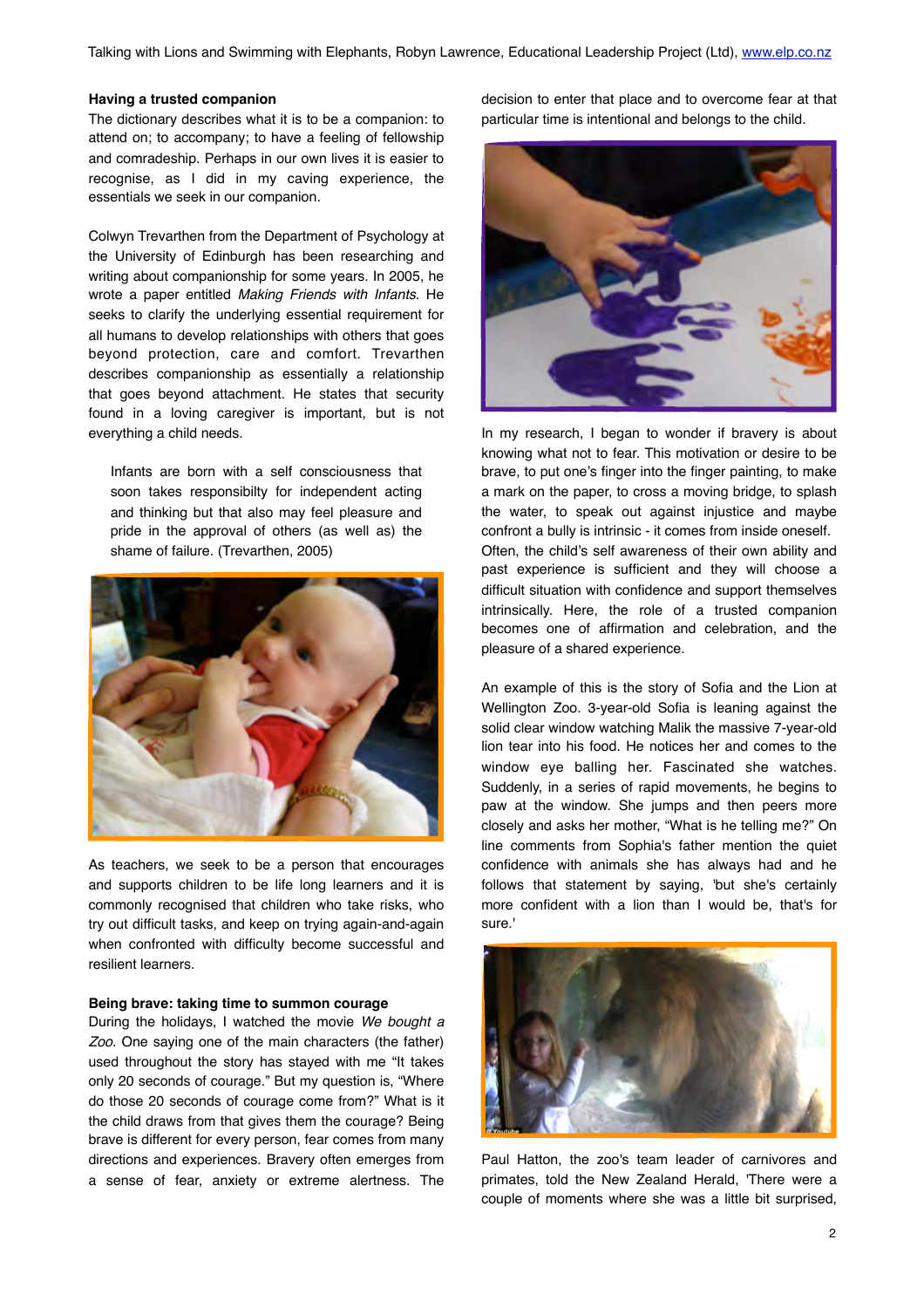which is fair enough completely, but she didn't seem too bothered.' Intrinsically motivated children not only have the confidence in challenging situations to be fearless but they often become inquisitive, asking questions as a journalist does in in a potentially dangerous situation.

Sofia appears to be in tune and ready for this encounter. Her interest in Lions (she is very keen to return to see the lions on her birthday), her confidence that she is safe and her understanding that she is brave, enable her to find out more, to make the most of this unexpected occasion. Her enquiring mind questions Malik's motives when she asks, "What is he telling me?" She is, as Margaret Carr (2001) would say, 'ready willing and able'. Her companions - her mother and father - restrain any inclination to rescue her and enter the discussion with her, supporting her in this moment with deep interest and focused attention.



However, what happens when it just is too hard? The extrinsic support may come in many forms. The wisdom of a companion relies on knowing exactly the help the child is seeking. A trusted companion is one who already has a relationship, is paying attention, is deeply interested and shares the thinking and intention of the child. They are a person prepared to go to the hard place with the child and to be present physically and emotionally. Trevarthen goes as far as to suggest that person is also an adventurer and a discoverer

From birth a child's learning also depends upon sharing this acting and thinking with other familiar persons who themselves are experimenters and discoverers and eager to share what they think and do. (Trevarthen, 2005)

What a challenging description of teachers who aspire to be trusted companions to the children they teach on the

learning journeys these children choose. That they themselves are experimenters (researchers) and discoverers and eager to share. That they are risk takers and are passionate about supporting that inclination in others.

Living life to the full requires people to take risks and participate in challenging and often frightening experiences which require courage and bravery. Maybe we are talking about choosing to position ourselves as teachers alongside children outside their comfort zone in times of uncertainty. Becoming wise companions requires a sensitivity to the occasion and deep involvement and understanding.

Csikszentmihalyi, in his book *Flow* (1991), writes about the 'Psychology of optimal experience' and relates this to a state of 'Flow'. In chapter 4, a chart illustrates the relationship between challenge, increasing skill and ability and the emotions that indicate progress into a state of 'flow' from 'anxiety' or 'boredom'



Elise, while rock climbing for the first time, accepts the challenge. She has been watching for some time waiting for a harness that fits and she is highly motivated by the time one is available. It is obvious she is aware of her ability and she quickly enters a state of flow. The high level of involvement and the delight she is experiencing drive her to try harder, climb higher and practice the skills of a safe descent. Her enjoyment and success keep the balance and she stays in a state of flow. Optimum

participation and rapidly increasing skill and confidence rule out the crippling effect of anxiety and defeat any sense of boredom or withdrawal. Elise's companion, her mother Michele, supports her only as required, watching, belaying the rope and using minimal oral reminders at crucial points of safety.